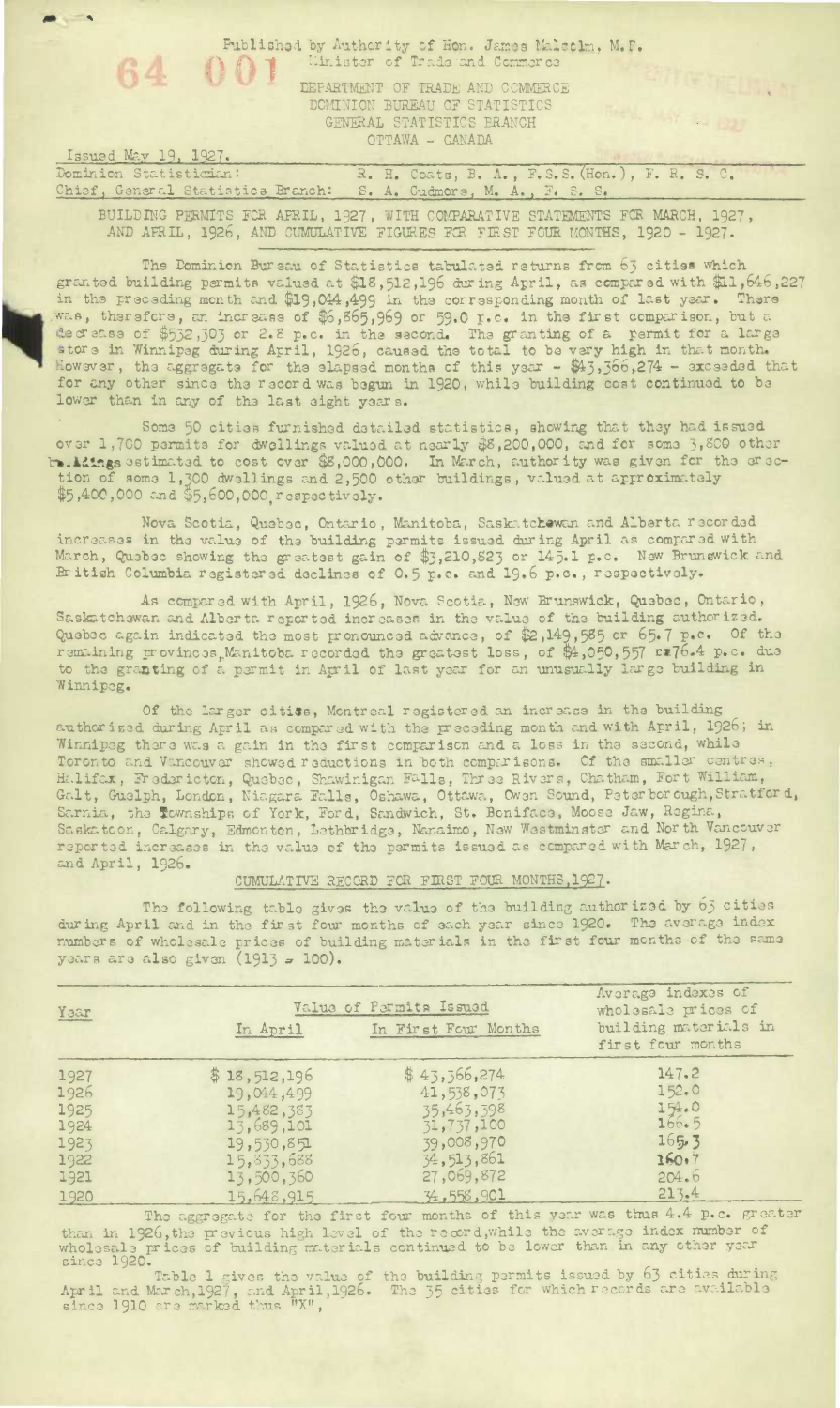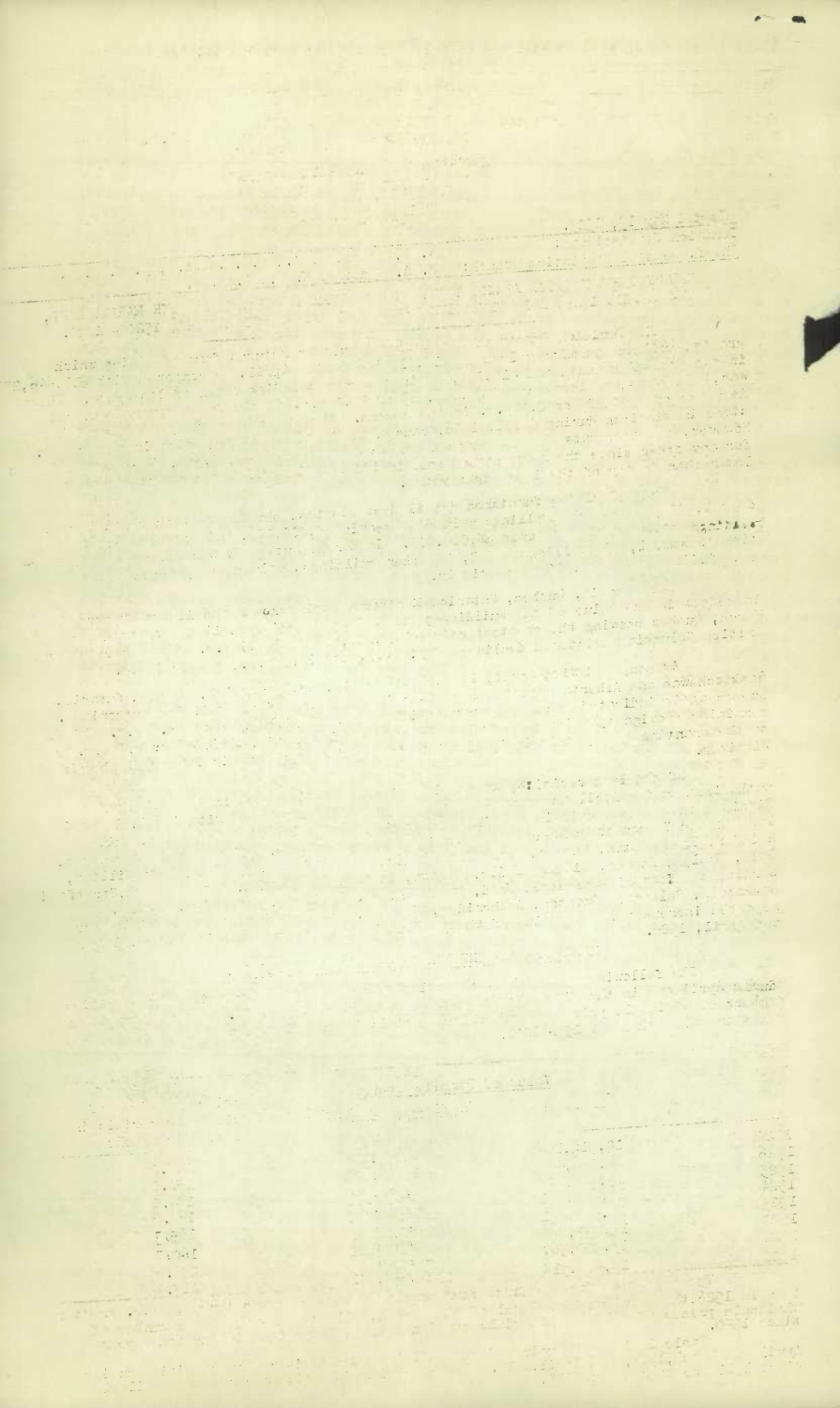These inconsideration of suffamily well as similaries by suffamily correlate from the

-

 $\hat{\vec{x}}$ 

 $\sim$ 

 $\equiv$ 

 $\bar{\P}$ 

 $\overline{1}$ 

| Oitias                                                               | April, 1927              | March, 1927             | April, 1926          |
|----------------------------------------------------------------------|--------------------------|-------------------------|----------------------|
|                                                                      |                          |                         |                      |
| Frince Edward Island-Charlottetown<br>Neva Sectia                    | Nil<br>400,320           | Ni1<br>37,739           | Nil<br>84,566        |
| x Halifax                                                            | 372,220                  | 32,117                  | 26,995               |
| New Glasgow                                                          | 700                      | Nil                     | 150                  |
| x Sydney                                                             | 27,400                   | 5,622                   | 57,421               |
| New Brunswick                                                        | 111,400                  | 112,010                 | 97,205               |
| Fredericton                                                          | 79,500                   | Nil                     | 3,300                |
| Moneton<br>$\mathbf{x}$                                              | 22,275<br>9,625          | 85,020<br>26,990        | 52,505<br>41,400     |
| St. John<br>$\mathbb{X}$<br>Quabec                                   | 5,422,969                | 2,212,146               | 3,273,384            |
| x Montreal - xMaisonneuve                                            | 2,061,253                | 1,218,720               | 1,942,197            |
| Quebac<br>天.                                                         | 2,546,699                | 510,206                 | 358,237              |
| Shawinigan Falls                                                     | 44,040                   | 23,765                  | 28,125               |
| Sher brooke<br>X.                                                    | 112,025                  | 27,705                  | 147,000<br>174,575   |
| Three Rivers<br>$\overline{\mathbf{x}}$<br>Westmount<br>$\mathbf{x}$ | 425,300<br>233,652       | 271,825<br>159,925      | 623,150              |
| Ontario                                                              | 8,225,993                | 6,051,411               | 6,741,994            |
| Belleville                                                           | 24,045                   | 7,450                   | 203,490              |
| Brantford<br>$\mathbf{x}$                                            | 22,320                   | 33,895                  | 10,425               |
| .Chatham                                                             | 75,899                   | 35,600                  | 37,155               |
| Fort William<br>$\mathbf x$<br>$G - 1t$                              | 71,940<br>934,000        | 24,960<br>28,340        | 55,220<br>54,320     |
| Guelph<br>$\mathbf{x}$                                               | 78,360                   | 54,981                  | 32,705               |
| Hamilton<br>$\mathbf x$                                              | 371,400                  | 377,500                 | 343,450              |
| Kingston<br>$\mathbb X$                                              | 11,617                   | 24,734                  | 59,049               |
| Kitchener<br>$\mathbbm{X}$                                           | 136,478                  | 39,649                  | 160,242              |
| London<br>$\mathbf x$                                                | 403,460                  | $22 + 1755$             | 246,945<br>120,150   |
| Miagara Falls<br>Oshawa                                              | 298,163<br>518,065       | 197,038<br>225,150      | 11,975               |
| Ottawa<br>$\mathbf{x}$                                               | 300,030                  | 244,275                 | 176,715              |
| Owen Sound                                                           | 238,000                  | 22,075                  | 3,450                |
| Peterborough<br>$\mathbf{x}$                                         | 35,915                   | 9,310                   | 14,730               |
| Port Arthur<br>$\mathbf x$                                           | 51,704                   | 42,330                  | 85,938               |
| Stratford<br>$\mathbb{X}$<br>x St. Catharines                        | 66,370                   | 15,555<br>\$2.34        | 53,482<br>86,520     |
| St. Thomas<br>$\mathbf x$                                            | 36,536<br>21,425         | 6.500                   | 30,410               |
| Sarnia                                                               | 99,475                   | 96,292                  | 55,312               |
| Sault Ste Marie                                                      | 38,503                   | 40,750                  | 52,935               |
| Toronto<br><b>x</b>                                                  | 2,207,632                | 2,261,313               | 2,466,160            |
| York and East York Townships                                         | 754,625<br>60,040        | 508,050<br>98,455       | 556,365<br>122, 114  |
| Welland<br>Windsor<br>$\mathbf{x}$                                   | 634,515                  | 822,315                 | 969,308              |
| Ford                                                                 | 171, 8.0                 | 85,115                  | 162,175              |
| Riverside                                                            | 33,915                   | 74,625                  | 55,450               |
| Sandwich                                                             | 428,700                  | 115,515                 | 363,025              |
| Walkerville                                                          | 96,000                   | 222,000                 | 144,000<br>8,309     |
| Woodstock                                                            | 4,521<br>1,251,073       | 27,360<br>598,270       | 5,301,630            |
| Manitcha<br>x Brandon                                                | 610                      | 25,800                  | 6,572                |
| St. Boniface                                                         | 53,763                   | 25,420                  | 33,708               |
| x Winnipeg                                                           | 1,196,700                | 5.7,050                 | 5,261,350            |
| Saskatchewan                                                         | 827,340                  | 231,305                 | 316,245<br>22,525    |
| x Moose Jaw                                                          | 273,100<br>233,170       | 9,4.5<br>121,205        | 550, 315             |
| x Regina<br>Saskatoon<br>$\mathbf{x}$                                | 271,070                  | 150,655                 | 242,905              |
| Alberta                                                              | 553,753                  | 216,633                 | 306,921              |
| x Calgary                                                            | 292,192                  | 119,013                 | 131,966              |
| Edmonton<br>X                                                        | 221,935                  | E2,750                  | 153,710              |
| Lethbridge                                                           | 38,940                   | 11,035<br>3,835         | 10,915<br>10,350     |
| Medicine Hat<br>British Columbia                                     | 1,719,343                | 2, 139, 363             | 2,422,554            |
| Kaml ops                                                             | 22,935                   | 35,274                  | 10, 313              |
| Nanaimo                                                              | 14,535                   | 3,290                   | 7,450<br>90,305      |
| x New Westminster<br>Prince Rupert                                   | $^{177}$ ; $^{450}$      | $127, -60$<br>6,550     | 22,650               |
| Vancouver<br>$\mathbf{x}$                                            | 735,731                  | 375, 335                | 1,461,030<br>569,950 |
| Point Grey<br>North Vancouver                                        | ±0±, 4±00                | 766,870<br>20,104       | 42,360               |
| South Vancouver                                                      |                          | 119,900                 |                      |
| x Victoria                                                           |                          | 175.720<br>11, 6:6, 227 | $19,0 + 4,499$       |
| Total - $63$ Cities<br>Total - 35 Cities                             | 13,512,196<br>13,727,453 | 3.757.509               | 16,203.113           |